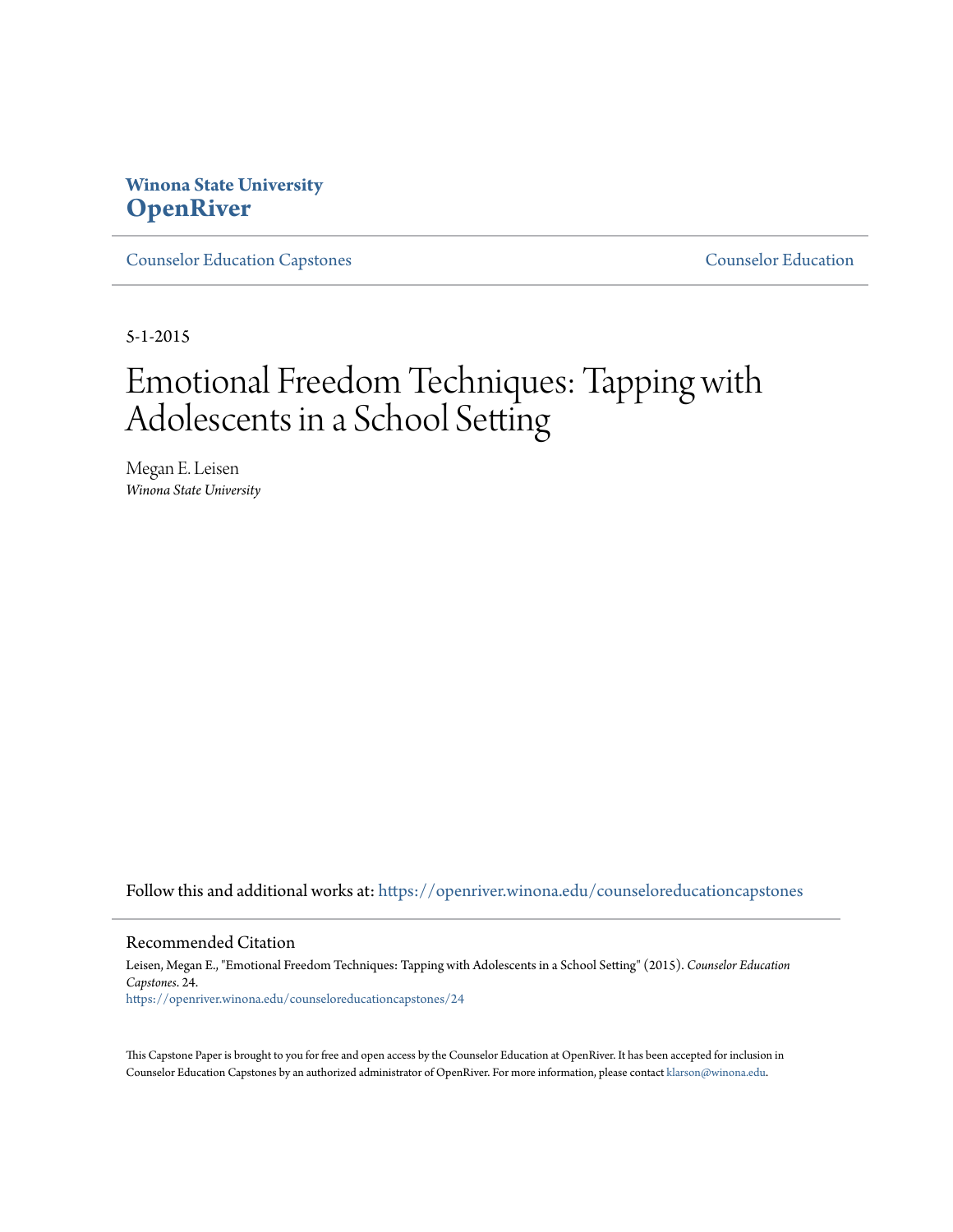Emotional Freedom Techniques:

Tapping with Adolescents in a School Setting

Megan E. Leisen

Winona State University

Spring 2015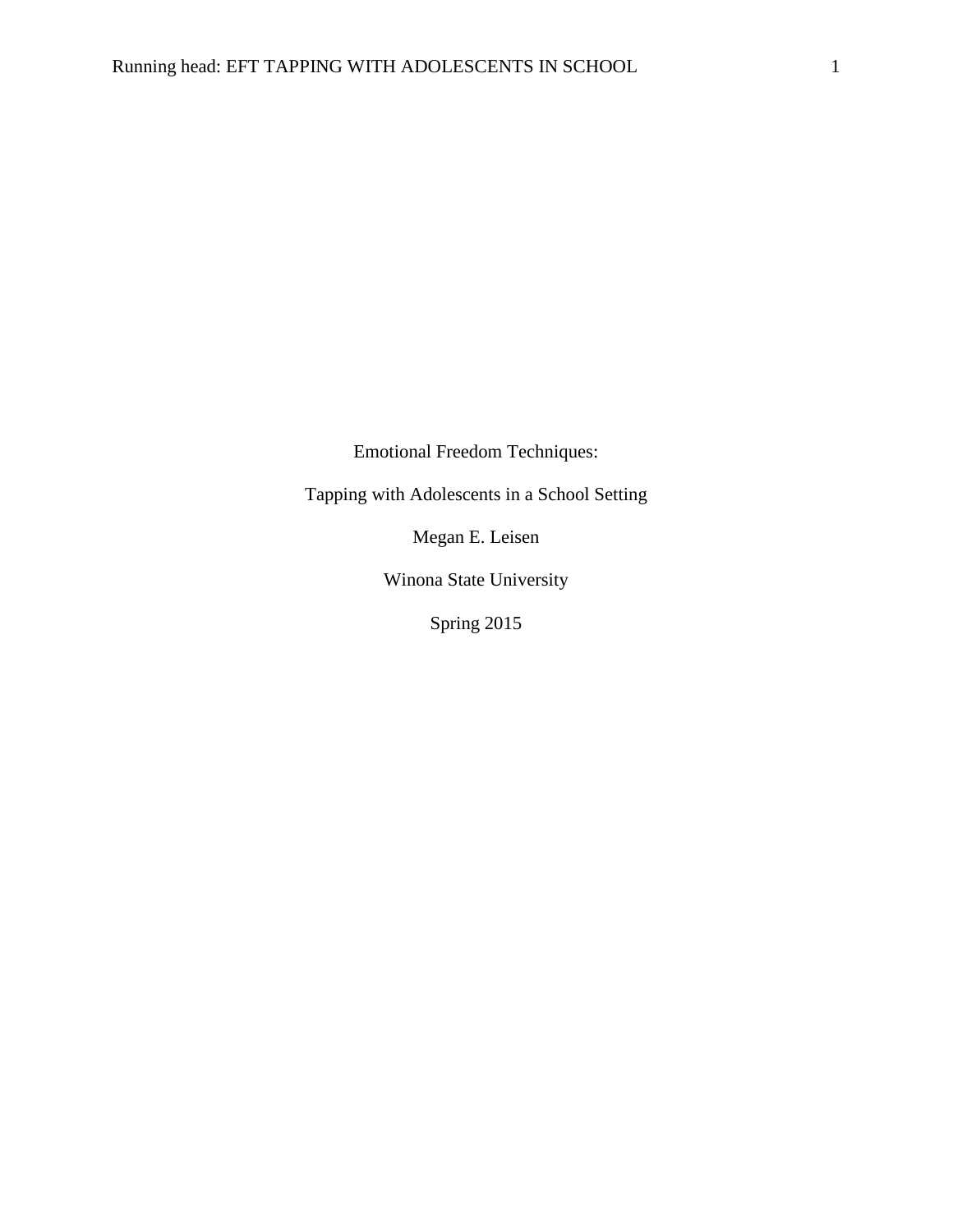Winona State University

College of Education

Counselor Education Department

CERTIFICATE OF APPROVAL

\_\_\_\_\_\_\_\_\_\_\_\_\_\_\_\_\_\_\_\_\_\_\_\_\_\_

## CAPSTONE PROJECT

Project Title

\_\_\_\_\_\_\_\_\_\_\_\_\_\_\_\_\_\_\_

This is to certify that the Capstone Project of

Student Name

Has been approved by the faculty advisor and the CE 695 – Capstone Project

Course Instructor in partial fulfillment of the requirements for the

Master of Science Degree in

Counselor Education

Capstone Project Supervisor:

Name

Approval Date: \_\_\_\_\_\_\_\_\_\_\_\_\_\_\_\_\_\_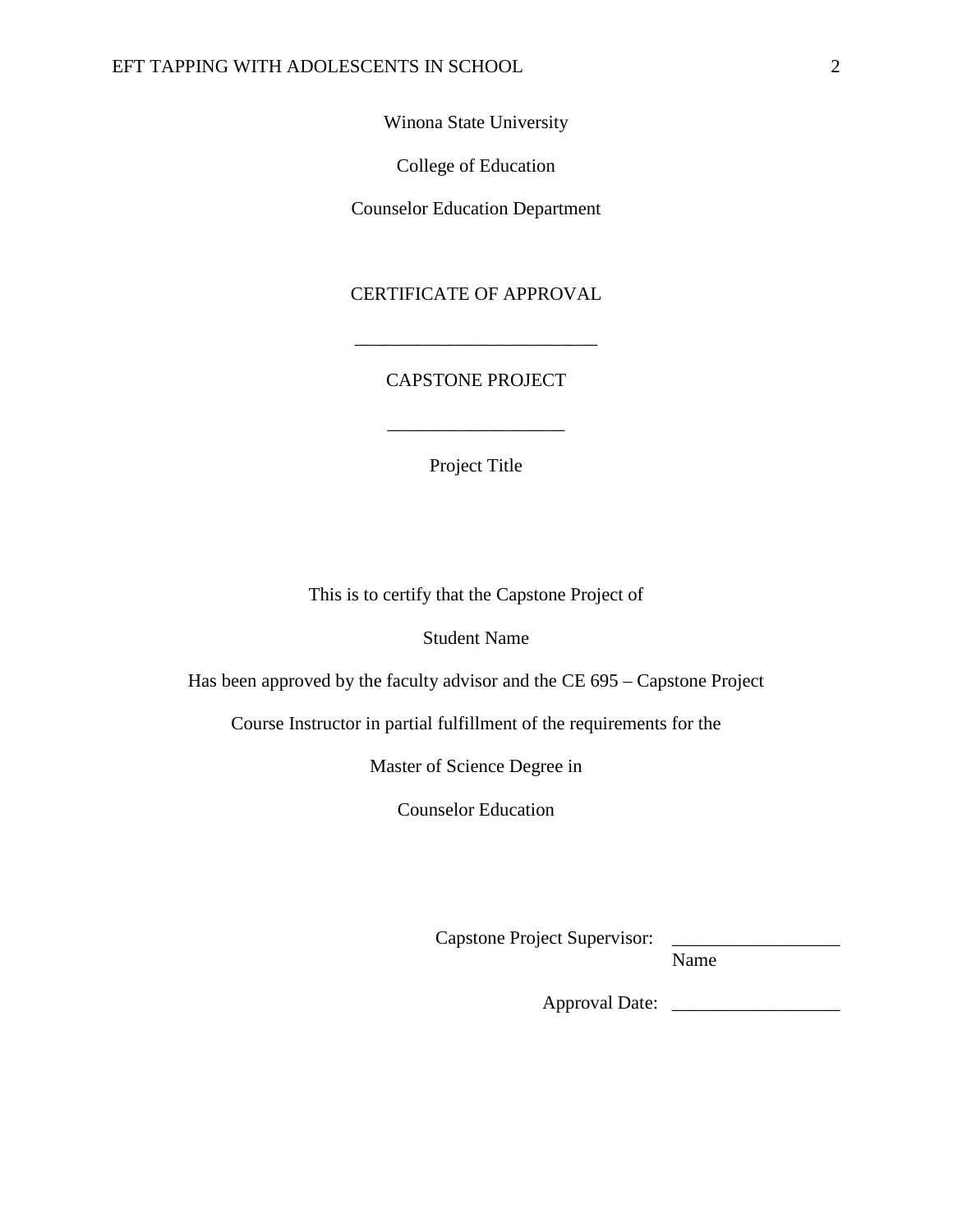## Abstract

Adolescents are expected to participate effectively in school and learn the skills needed to become a constructive member of society after graduation. However, there are many things such as problem behaviors or emotions that can get in the way of a student's learning. Interventions are needed in the school system to provide immediate relief of these feelings. School counselors do not have much time with students before they are expected to get back to learning. The Emotional Freedom Technique of tapping with self-affirming statements has been found to be an effective therapeutic technique in the reduction of negative emotions. The process of tapping includes addressing the current emotion which will activating the energy disturbance in the body and the client will then performing repetitive tapping on different points while speaking a selfaffirming statement. Through this process, students can explore their emotions, leading to the removal of any energy disturbances that may be causing distress. Tapping can be taught and performed quickly resulting in immediate and long-lasting relief of negative emotion. By using this technique in school, students will be able to return to classes and learn more effectively and confidently.

*Keywords:* Tapping, Emotional Freedom Techniques, School Counselor, and Emotions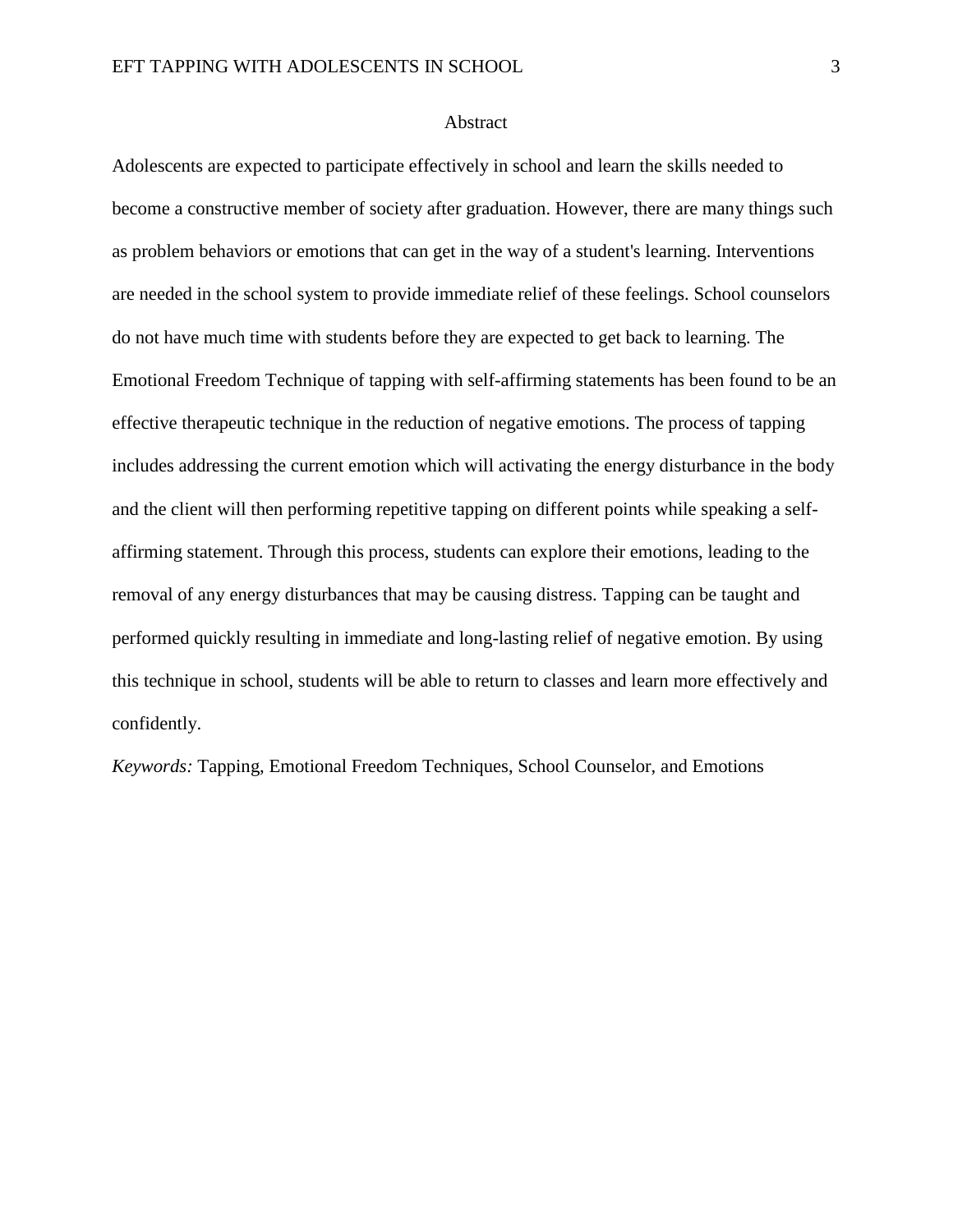## Table of Contents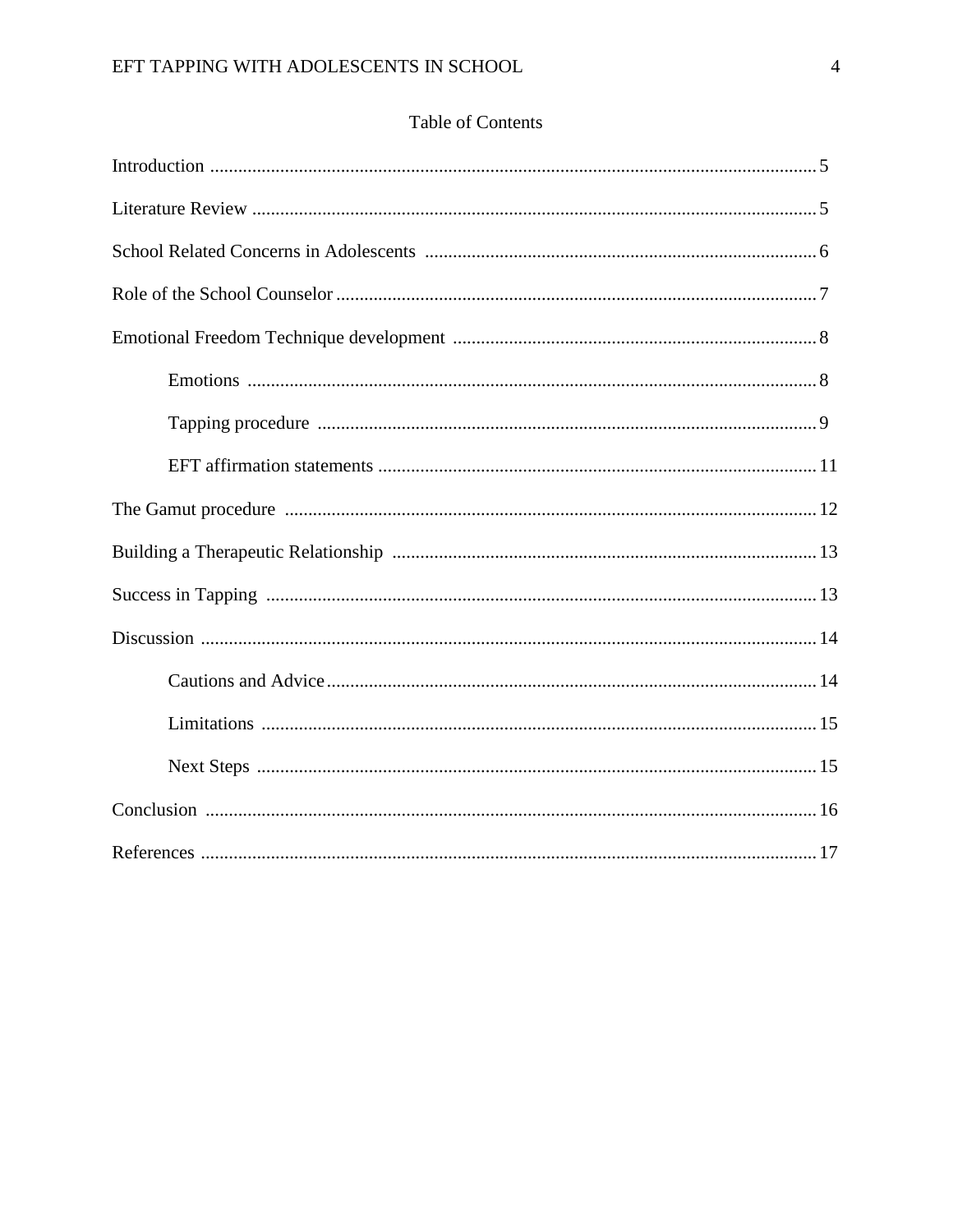Emotional Freedom Techniques:

## Tapping with Adolescents in a School Setting

While at school, students are expected to learn valuable information they can use to become a productive and profitable member of society. However, sometimes their ability to learn is hindered due to social, emotional or behavioral stressors. These stressors have the potential to generate feelings of disengagement from school as well as potential to engage in high-risk behaviors. Approximately 30 percent of high school students engage in multiple high-risk behaviors, such as substance use, sex, violence, depression, attempted suicide, etc., that interfere with school performance and jeopardize their potential for life success (Durlak, Weissberg, Dymnicki, Taylor & Schellinger, 2011). Other behaviors and emotions that might arise during school are bullying, anger, low self-worth, family stress, academic performance, general emotional distress and many more. The symptom severity fluctuates on a student-by-student basis, but each emotion has the potential to have a great impact on his or her ability to learn while at school.

Support systems and interventions are needed for students in the school system. School counselors can and should promote students' social and emotional development. One way to facilitate effective therapy as a school counselor is through the Emotional Freedom Technique (EFT) of tapping while using self-affirming statements. Through this process, students can explore their emotions, leading to the removal of any energy disturbances that may be causing distress.

## **Literature Review**

Negative emotions can influence overall emotional and behavioral problems in adolescents (Schneider, O'Donnell, Stueve & Coulter, 2011). These emotional and behavioral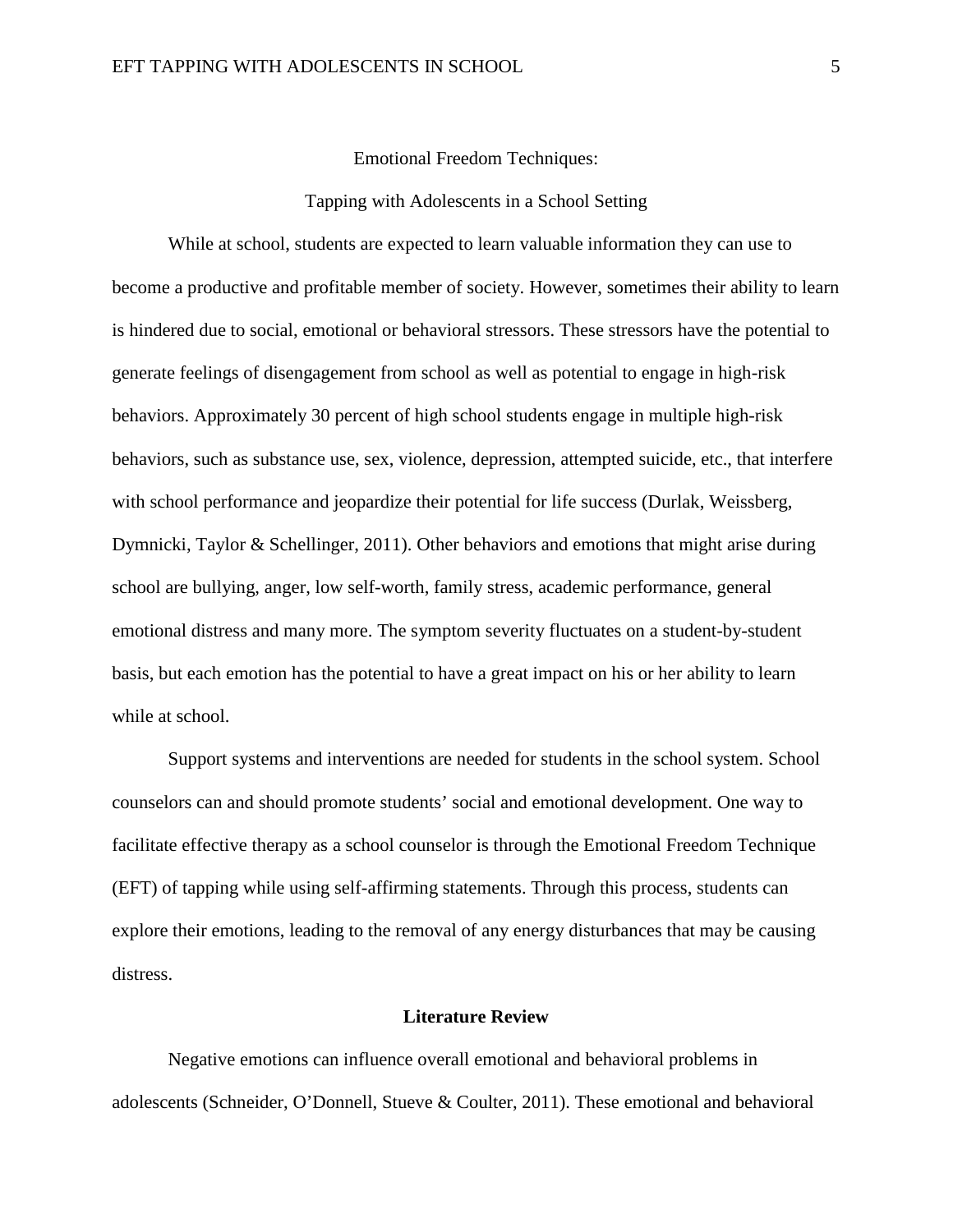problems can relate to school success and have a large impact on a students' ability to learn or make friends. School is a unique setting in that children have the potential to receive mental health attention, assuming the school has a counselor, social worker, or therapist offering support to his or her school in some way. It is important to note that some schools may have more support than others. However, students have the ability to seek out support in times of need. This resource has the potential to provide effective therapy to enable adolescents to seek help in time of need and be sent back to class with the ability to focus and learn, which is the ultimate goal of schoo. Sometimes there are problems with emotions or behaviors that inhibit a student from learning and this paper will explore a type of therapy that can be used with those adolescents. This therapy would teach the students' to recognize and regulate his or her emotions.

### **School Related Concerns in Adolescents**

A number of problems can arise while a student is in school, or even at home, that can leave a student feeling strong emotions during the school day. Garnefski and Diekstra (1996) reported that factors such as lack of parental support, peer rejection or disliking school have unfavorable effects on an adolescent's well being. Adolescents with both problematic peer relationships and a low relationship with his or her parents demonstrated the highest level of delinquency later in life (Garnefski & Diekstra, 1996). Relationships aren't the only concern with adolescents, but are a large one especially because clients are developing a sense of self and strengths of relationships can influence self-esteem during this time.

Bullying is another school related concern that can largely impact how a student feels while at school. Sexual orientation has consistently been linked to school bullying (Schneider, O'Donnell, Stueve & Coulter, 2011). Victims of school bullying report lower school performance and school attachment demonstrating that the occurrence of bullying can be related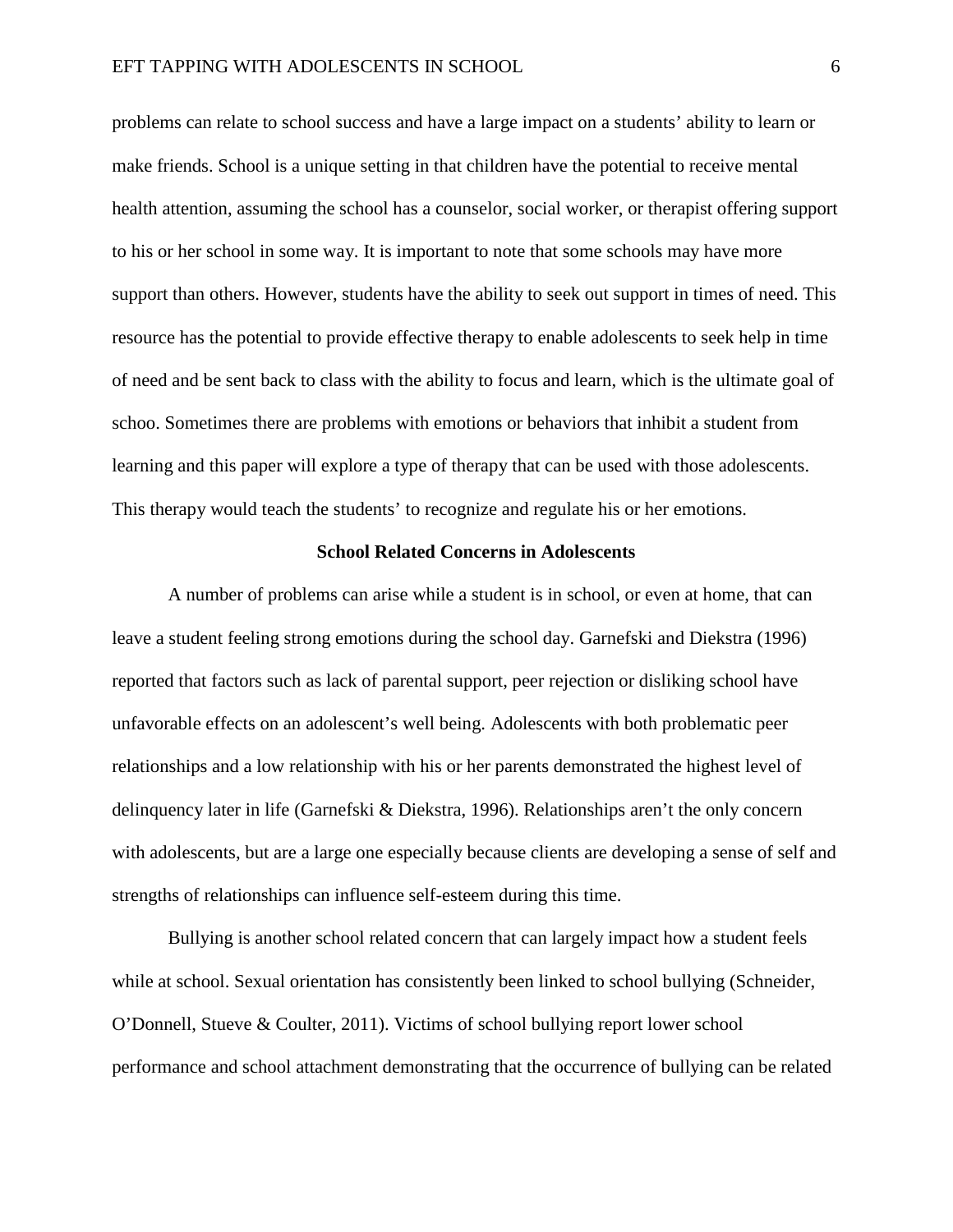to psychological concerns (Schneider et al., 2011). Prevention methods are needed to address bullying and its relationship to school performance and ability to increase overall mental health and well-being. Bullying experiences also have the ability to have a connection to overall academic success due to problems of concentration and self-worth.

One final category of school related concerns addressed in this paper include high-risk behaviors. Alcohol consumption and early initiation of sexual intercourse can have devastating consequences for adolescents. Aspy et al. (2012) have shown that, "school is very much a part of the lives of youth and therefore the relationship they have with their school experience is important and may influence their involvement in high-risk behaviors" (p. 4). Feeling connected to school can help to protect youth from these high-risk behaviors. A couple of themes existed within the potential school related concerns: negative emotions, social relationships and the feeling of school connectedness.

#### **Role of the School Counselor**

A school counselor has the ability to be a "first responder" in cases where it has been recognized that a student has experienced strong negative emotions, poor support within relationships and low school connectedness. This recognition can come in the form of selfreferral, teacher or staff member referral or another outside source. Regardless of who made the referral, it is required that the counselor offers his or her support in some form of counseling.

Counselors offer social support through praise, empathy, and attention in a clear and consistent manner. This is a precursor to a sense of belonging, which leads to increased engagement and academic motivation (Aspy et al., 2012). Higher levels of school connectedness can decrease high-risk behaviors, but there are cases where a relationship alone will not be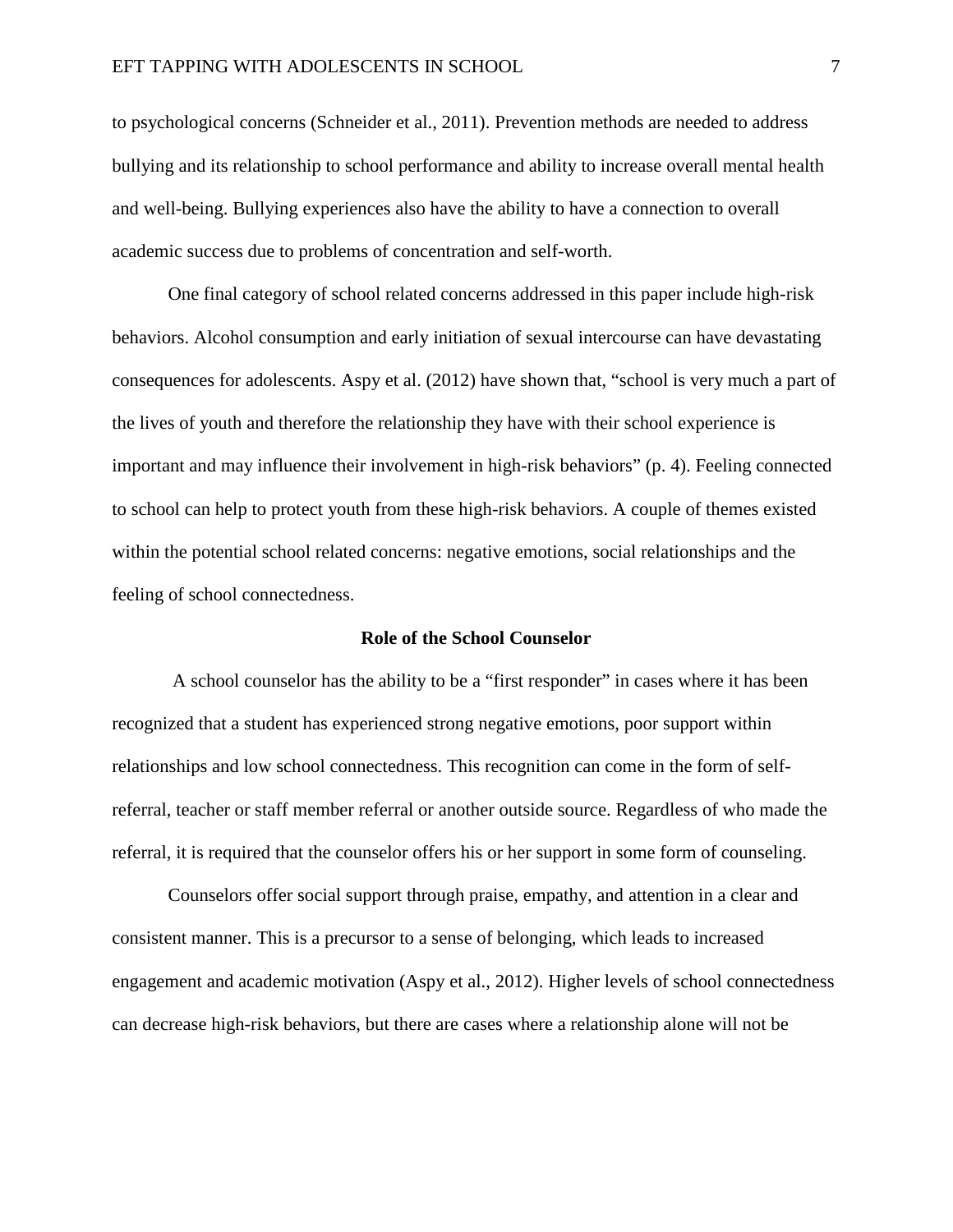enough to create change and therefore EFTs can be used to regulate and change negative emotions into positive, constructive emotions.

## **Emotional Freedom Technique Development**

EFT is a technique that works with the body's energy system as well as the mind. The process of EFT as a therapeutic technique began in 1970 and was developed after George Goodheart explored clinical observations regarding clients' muscles as an indicator of states of health and sickness in the body (Mollon, 2007). Tapping emerged from information on acupuncture. Dr. John Diamond joined Goodheart's group and began to explore the connection between stimulating a particular acupuncture median and uttering particular emotional affirmations. This result was that the client would experience relief from the distress that moments before had troubled them (Mollon, 2007). Fox (2013) reported that Psychiatrist Dr. Callahan extended this theory further and formed Thought Field Therapy (TFT) because it appeared that a person's thought is expressed not only in the mind, but also in informational energy fields that can be assessed through the traditional meridians known in acupuncture.

At this time in the 1980's Callahan was the only therapist practicing this therapy and it is important to note that this theory was not based on theory, but on observations of reality (Mollon, 2007). Gary Craig, a professional performance coach, used Dr. Callahan's techniques to launch EFT in the form of a free manual and inexpressive training materials through his website. This manual provides a simplified universal tapping sequence for every problem (Craig, 2011).

#### **Emotions**

Gonick (2015) reported that all of our negative emotions, like anxiety, hurt, anger, shame and so on, are related to meridians within our energy system. These energy disturbances are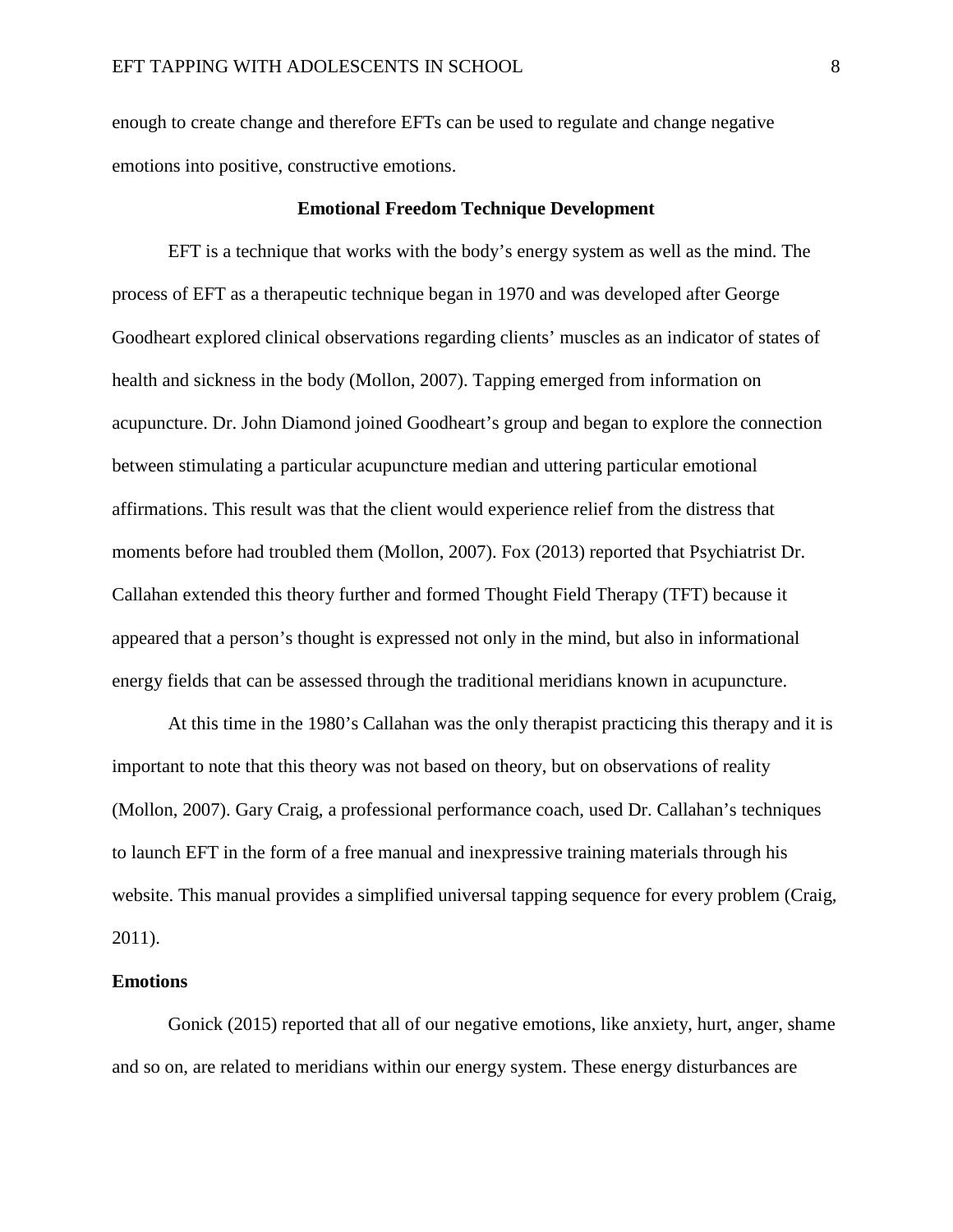linked to memories of painful events. It is not the memory itself that is painful, but yet how that memory is experienced. Once a client thinks of a memory, the energy disturbance is activated and therefore an experience of a negative, painful emotion. EFT works by intentionally activating this energy disturbance though purposefully thinking of a painful memory or feeling. Once these emotions are activated, tapping begins in order to clear out the energy disturbance. Once cleared, negative emotions will be gone (Gonick, 2015). This technique is long lasting and clients have the ability to think about the memory or experience with no painful emotional reaction.

## **Tapping Procedure**

As mentioned, there are ten acupuncture points that must be learned to increase effectiveness of EFT: top of the head, eyebrow, side of eye, under eye, under nose, chin, collarbone, under arm, inside of the wrist, and the outside of the pinkie which is called the karate chop point (Gonick, 2015). These ten points address all 14 meridians because some points are located at an intersection of two points. During the tapping procedure, all points are tapped. This is helpful because then it is not necessary to know which specific meridian is connected to a specific behavior.

Tapping takes a few minutes to learn and each round can be performed in under a minute (Mercola, 2015). While it is important to tap the correct area, there is not a large need to be absolutely precise, as tapping the general area is sufficient. Tapping is done with the client's fingers. Which fingers are used can vary based on therapist recommendation, but there is no need to be consistent every time. However, often an index and middle finger are used (Gonick, 2015). It is important to use fingertips, not finger pads as there is more meridians. If a client has long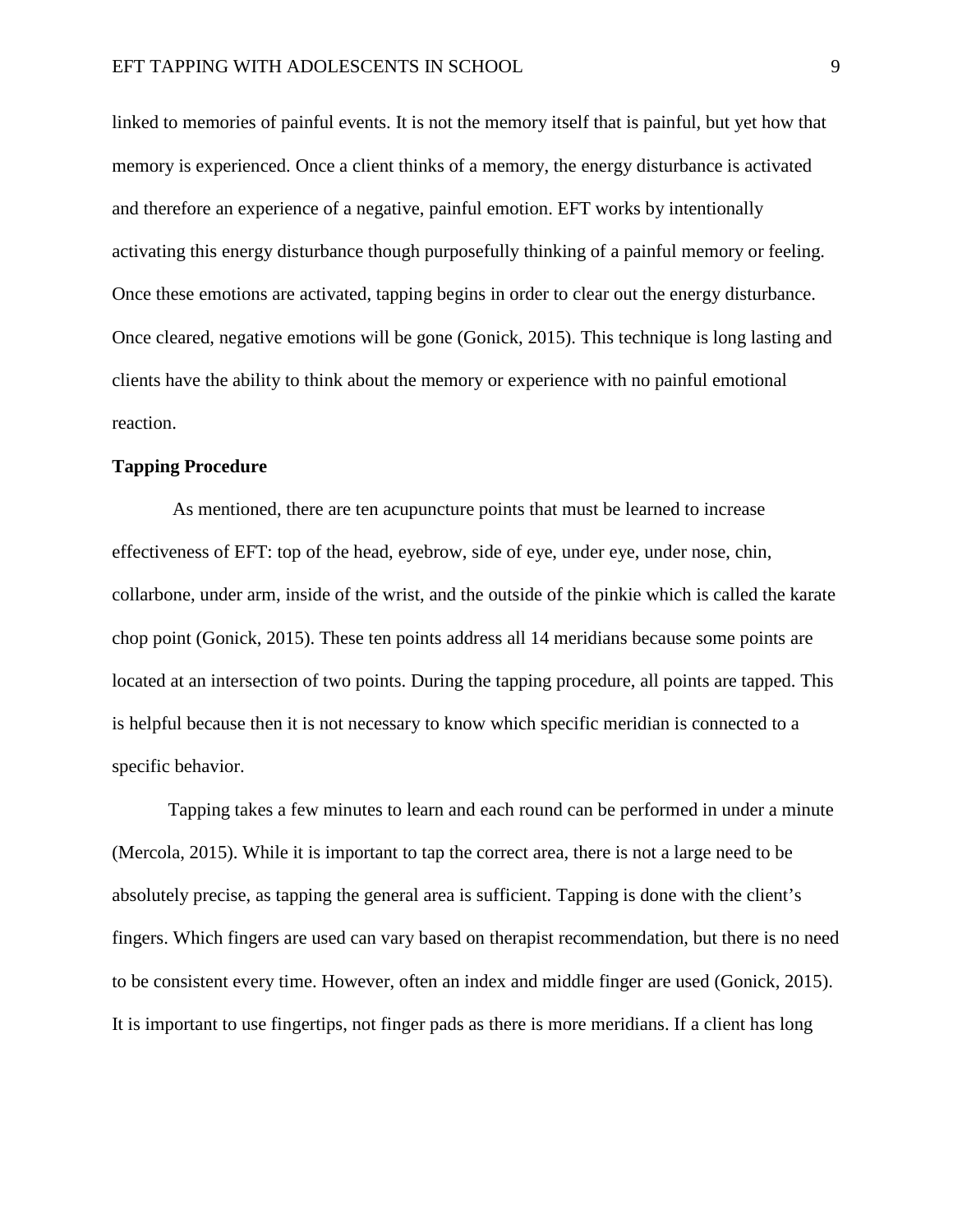fingernails, finger pads should be used. It is also important to tap solidly, but not so that it hurts. The client should hear a "thunk" noise.

Each outlined tapping point will be tapped 5-7 times, with the actual number not being especially critical as long as the client can say his or her affirming statement a couple times. The time spent tapping should also be the equivalent of one full breath (Mercola, 2015). The order of the tapping points preceded down the body to allow clients more ease in memorizing the process. Mercola (2015) reported that unlike TFT, the exact sequence of the tapping points is not especially critical as long as all are covered.

Although the tapping point does not need to be exact, the location is important and needs to be explained in more detail. Different researchers have different methods and locations as to what the important tapping points are and Mercola (2015) reports the following critical tapping areas. When tapping on the Top of the Head (TP), both hands are used and fingers are back to back down the center of the skull. The next step is Eyebrow tapping (EB), tapping on one eyebrow with each hand. Side of the Eye (SE) is next and involves tapping on the bone bordering the outside corner of the eye. Tapping on the bone Under the Eye (UE) is next followed by tapping on the small area between the bottom of the nose and the top of the client's upper lip, referred to as Under the Nose (UN). Next is the Chin (Ch), which can be found at the midpoint between the chin and lower lip. This concludes the tapping points located on the face.

The remaining four tapping points are located throughout the rest of the body. The Collar Bone (CB) is the next tapping point and can be located where the sternum, collarbone and rib first meet. About four inches below the armpit is the next tapping point and is referred to as Under the Arm (UA). The client's Wrists (WR) can be tapped using the inside of his or her other wrist. The last point to tap is on the pinky side of your hand and is called the Karate Chop (KC).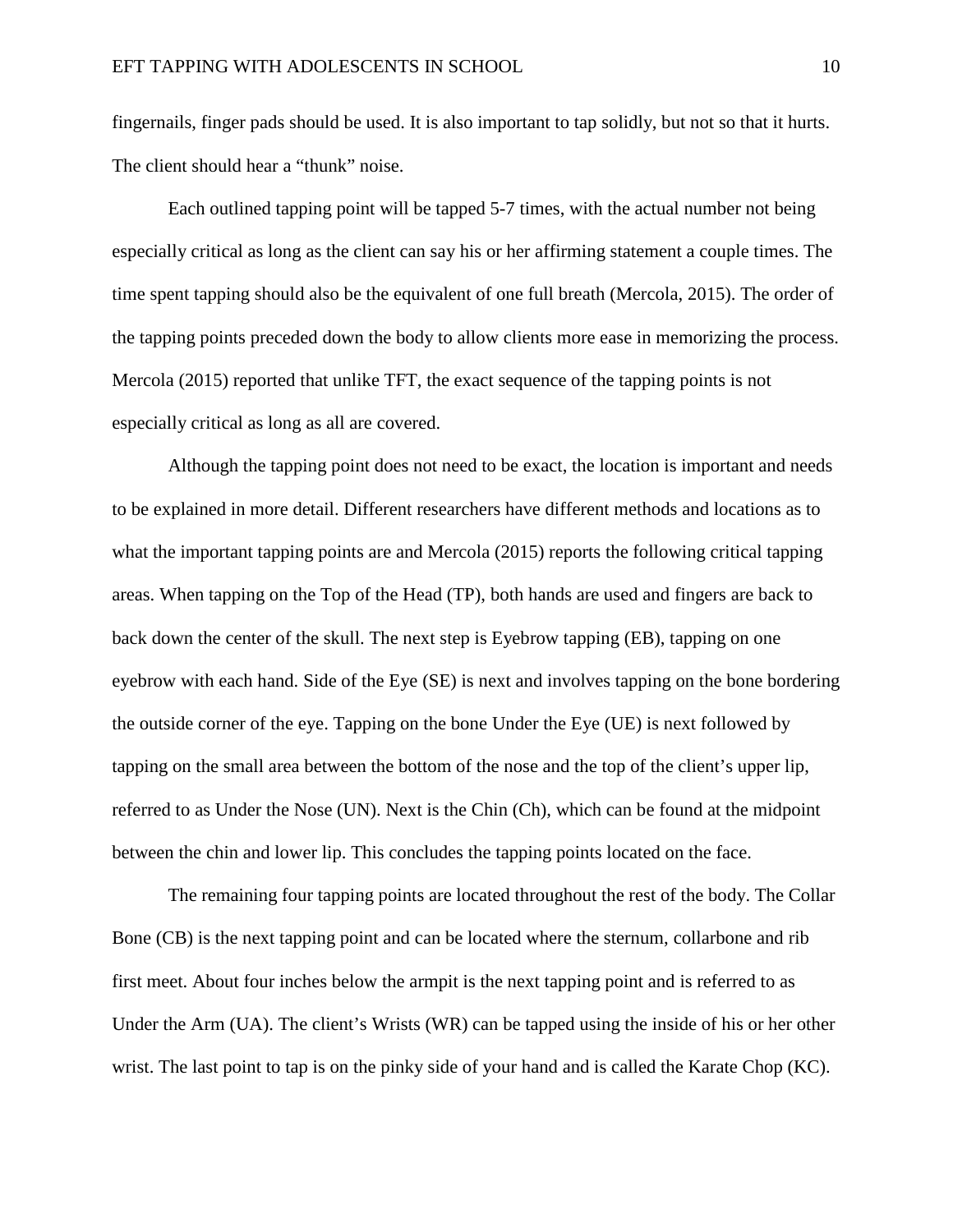After the client has leaned the location of each tapping point, the next step is to learn the affirmation statement that is correlated with the tapping.

## **EFT Affirmations Statements**

Current emotional problems are due to painful experiences and therefore to really heal the problems in your life is to apply EFT to the source of these problems. Besides working with past memories, EFT can be effective in working with current difficult emotions, food and substance cravings, physical pain and many other problems (Gonick, 2015). "Psychological reversal is caused by self-defeating, negative thinking," (Craig, 2011, p. 20) which often occurs subconsciously and outside a person's awareness. The affirmation statement can help to reverse this negative thinking. Statements include addressing the emotion or memory as well as a positive statement about the client. An example could be, "Even though I have this fear of public speaking, I deeply and completely accept myself, (Mercola, 2015, p. 4). It is helpful for the client to be involved in the developing of the affirmation statement and a large number of options are available as long as it addressed the problem and creates self-acceptance despite existence of the problem.

Craig (2011) reported interesting findings in conjunction with the affirmation statements. One example is that a client does not even have to believe the affirmation, as long as they say it. Secondly, it is better to say it with feeling and emphasis, but saying it in a routine manner is also effective. Lastly, it is best to say the affirmation out loud. However, if the client is in a social situation where tapping would be effective, the affirmation may be said silently or under his or her breath and still be effective. Fox (2013) reported that the vocalization of self-affirming statements could be the primary cause of the positive effects in EFT.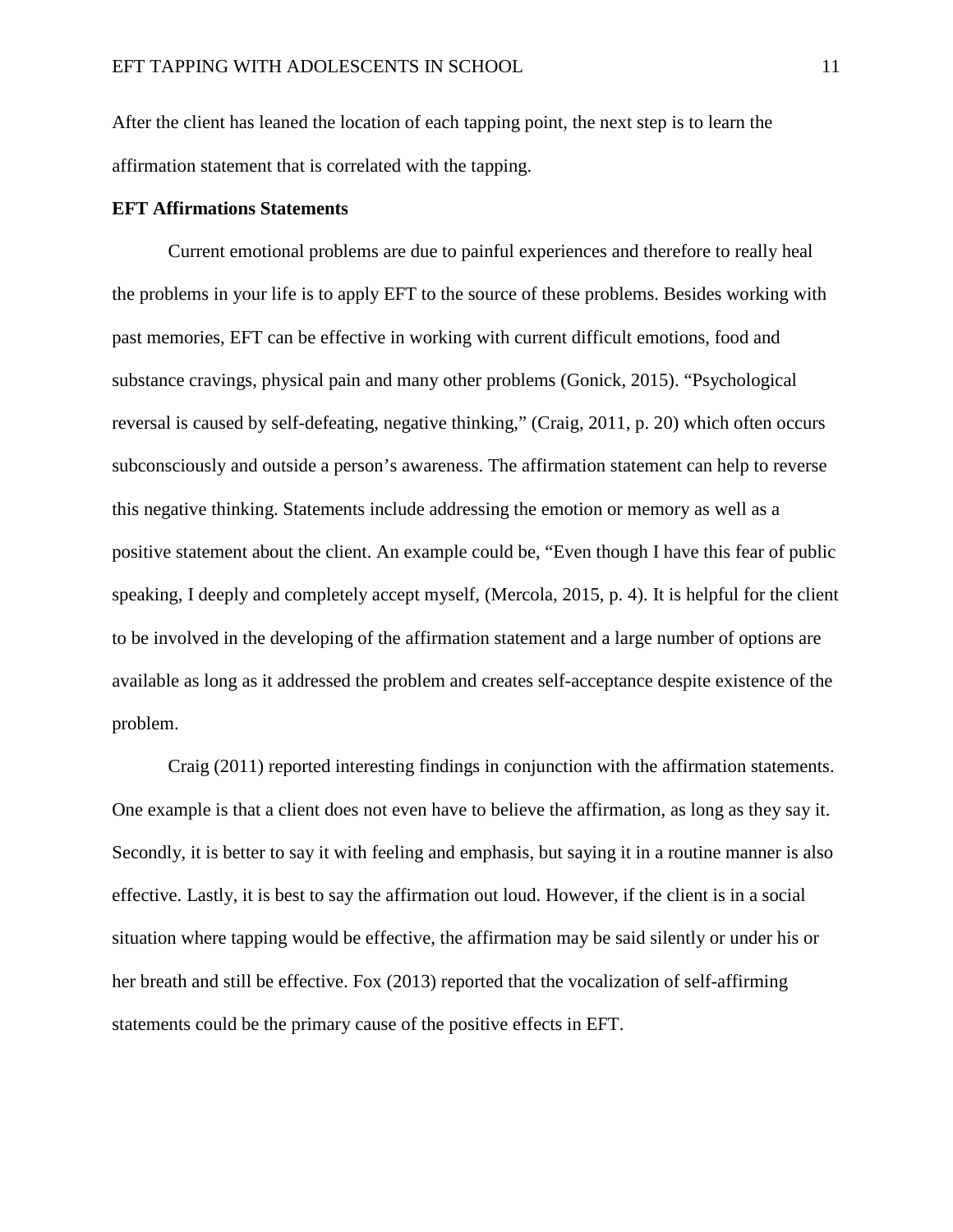## **The Gamut Procedure**

There is a nine step Gamut Procedure that involves eye movement, humming and counting. This is not always used with EFT, but is sometimes used to stimulate certain parts of the brain (Craig, 2011). This process should last about ten seconds and nine actions are performed while continually tapping on the Gamut point, which is located on the back of either hand and is half an inch behind the knuckles of the ring and little finger. As mentioned, this step is not always required, but can enhance the probability of emotional freedom. Craig (2011) defined the nine actions in the Gamut Procedure as:

- 1. Eyes closed.
- 2. Eyes open.
- 3. Eyes hard down right, while holding head steady.
- 4. Eyes hard down left while holding head steady.
- 5. Roll eyes in a circle as though your nose was at the center of a clock and you were trying to see all the numbers in order.
- 6. Same as #5 only reverse the direction in which your eyes roll.
- 7. Hum 2 seconds of a song.
- 8. Count rapidly from 1 to 5.
- 9. Hum 2 seconds of a song again.

These nine actions can be done in this order, but do not have to as long as 7, 8 and 9 are always performed as a unit. Also note that the song the client chooses to hum should not create resistance and bring up separate negative memories. In conclusion, the process of EFT should start with the general sequence of tapping with an affirming statement, the Gamut Procedure, followed by the tapping sequence with an affirming statement again.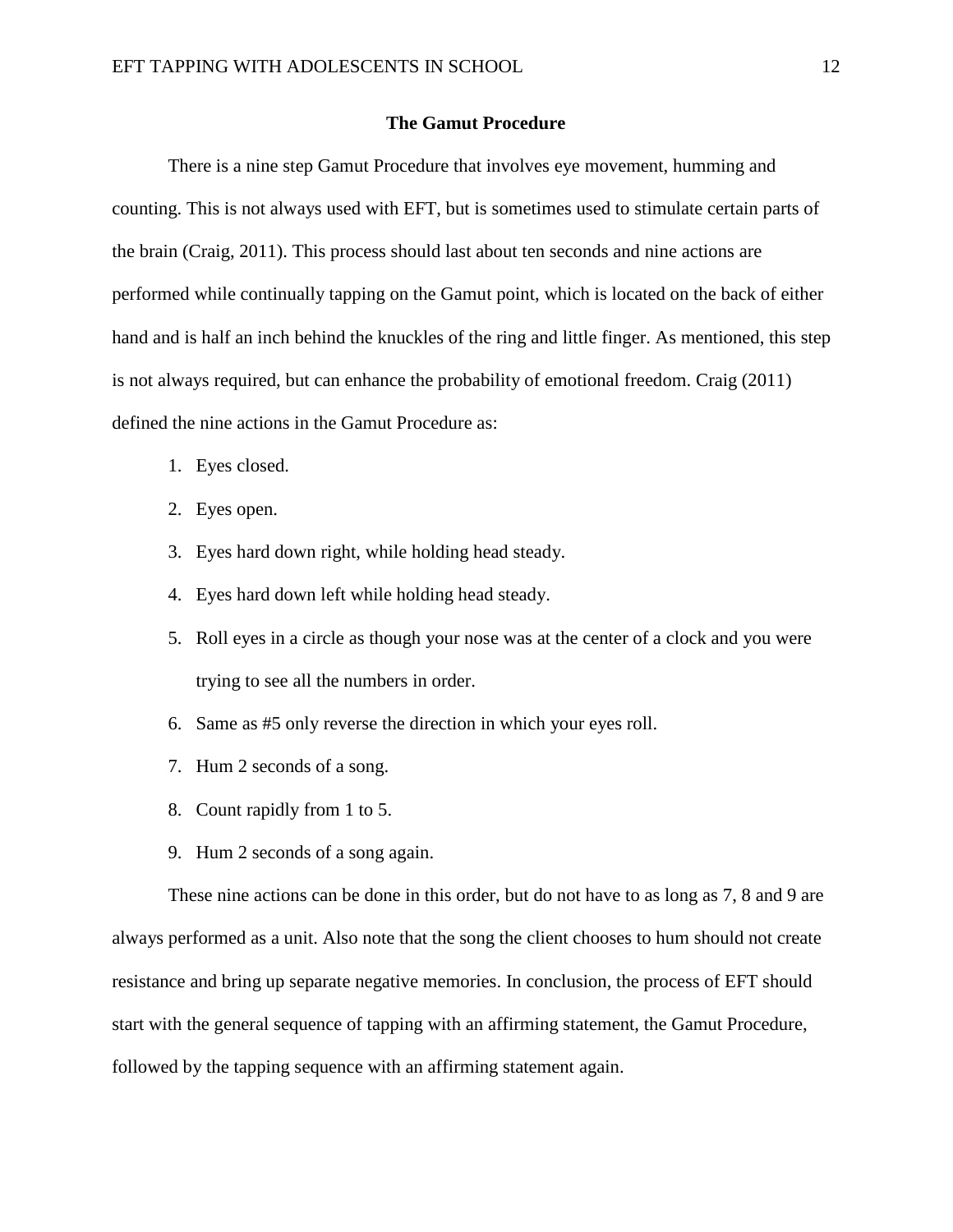## **Building a Therapeutic Relationship**

EFT helps clients identify and process emotions (Greenberg, 2004). EFT believes that emotion is central to how people experience life. Flanagan (2010) reported that emotions are related to humans' most essential needs. This is characteristic of the humanistic belief that an individuals' behavior is a result of free will and that not all behavior is determined. Humanistic theory also believes that all individuals are unique and have an innate responsibility to achieve their full potential, which is connected to their feelings and self-concept (Maslow, 1943).

The counselor needs to develop empathic relationship with the clients as the first step. After that, there should be an explanation of how change in emotions occurs through awareness, regulation, reflection and transforming negative emotions can increase social and academic functioning. Gestalt theory focuses on the current moment, which is important with the process of using self-affirming statements in the tapping that addresses the negative emotion. Gestalt therapy demonstrated that there is mutual work by both the counselor and client to eliminate or improve the problem. Through building a therapeutic relationship and addressing emotions, the client can see progress in the development of positive emotions, which can decrease problem behaviors or emotions while at school.

## **Success in Tapping**

Studies have been conducted addressing the effectiveness surrounding tapping. Fox (2013) found that undergraduate EFT participants experienced an increase in enjoyment and hope and decreased anger and shame and that overall EFT participants experienced a greater increase in positive emotions in comparison to control groups who received no therapy. Feinstein (2012) reported that EFT and acupoint stimulation demonstrates strong effects for treatment in relation to a number of anxiety-based conditions including posttraumatic stress disorder (PTSD).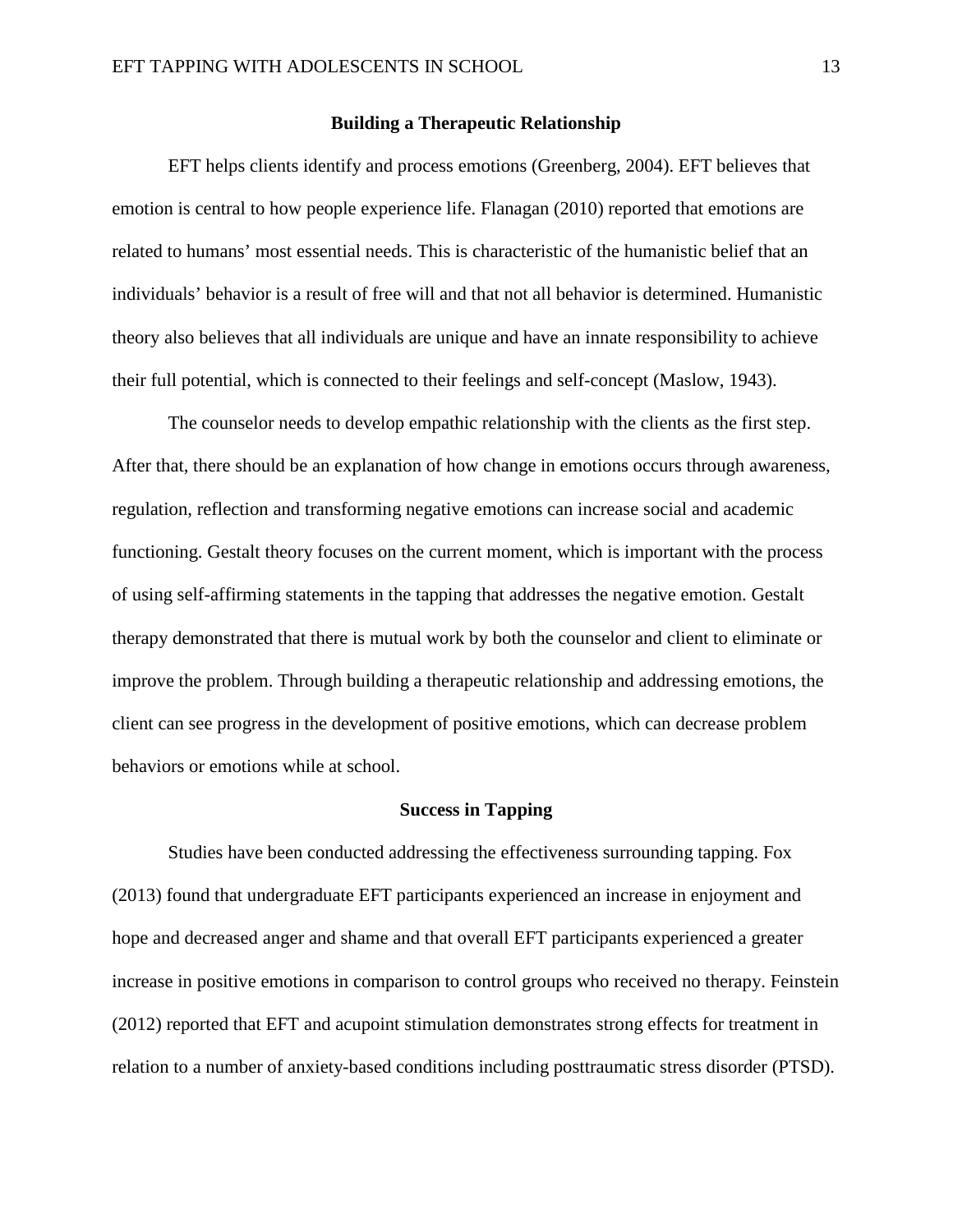As there are a large number of U.S. military services personnel coming back from Iraq and Afghanistan with PTSD there is a large need for treatments. As a result EFT and PSTD have been studied frequently. A group of 11 veterans and families were assessed for PTSD and then treated with EFT for five days. After EFT treatment, the group no longer scored positive for PTSD and the severity of their psychological distress decreased significantly and most of these gains held over time (Church, 2010).

Not much work has been done with adolescents, but Church, Piña, Reategui and Brooks (2012) reported that in a study of juveniles are sent by court order if they were physically or psychologically abused at home, a single session of EFT, participants no longer reported intrusive or avoidant symptoms. This evidence suggests that EFT may be an effective technique in treating trauma in juveniles. More studies should be done in order to better understand the relationship between EFT and adolescents, but the field is still developing.

#### **Discussion**

EFT tapping consists of protocols that combine the stimulation of acupuncture points (by tapping or massaging them) with the mental activation of a targeted psychological issue (Feinstein, 2012). This technique has been shown to reduce a range of psychological disorders including phobias, anxiety and depression. However, like any theory or technique, speculation on if and how EFT tapping works, still exists.

## **Cautions and Advice**

EFT tapping can be very beneficial to reducing clients' emotional and social stress, but Mercola (2015) also notes that there are some cautions to be mindful of. First, it is essential for clinicians to use specific language with EFT and this may become problematic for students who may be too low developmentally. Next, sometimes the issue of concern may be too emotionally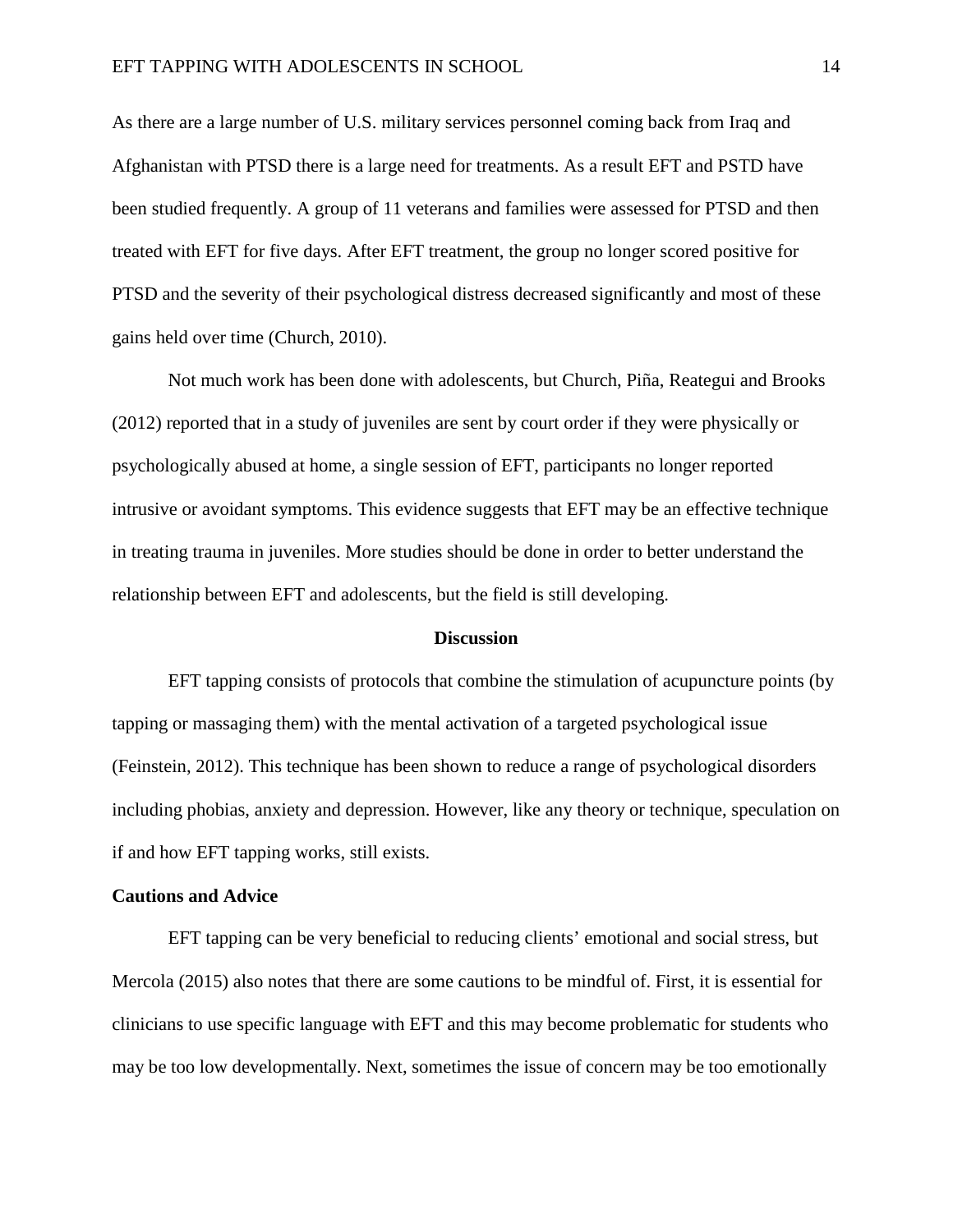painful for the client and he or she may want to disconnect from the feeling. It is important that the client stays engaged and does not become distracted. A school setting may not be appropriate for exposing some deeper emotions since therapy sessions are short and the students often have to return back to class and immediately regain focus on schoolwork. While conducting acupoint tapping, it is also important to remember that clinicians are not healing their clients. The students are healing themselves and the school counselor is merely facilitating and witnessing the event. Lastly, it is important that clients keep well hydrated while practicing tapping. This is important because water conducts electricity and EFT accesses the electrical energy that flows through the body and mind.

## **Limitations**

One limitation of EFT is the fear that recalling traumatic events will re-traumatize a client. This danger is moderated with EFT and clients typically report a steady reduction of distress, but it is something to be aware of and monitor closely to minimize risks. Another limitation is that most studies utilized self-inventories, which may be susceptible to expectancy, motivational bias and lack of introspective access to variables being examined (Feinstein, 2012). It is also generally impossible in investigations of psychotherapy to conceal the therapist form the nature of the treatment, so in cases such as this, steps should be taken to ensure those collecting data do not know if it is associated with experimental or control condition data.

## **Next Steps**

Acupoint tapping with affirmation statements can be a very beneficial technique for school counselors to use in their work with students. To gain more knowledge on acupoint tapping, more research could be done. First of all, there is not much research using participants younger than 18. This will be helpful in demonstrating effectiveness in a school system. Also,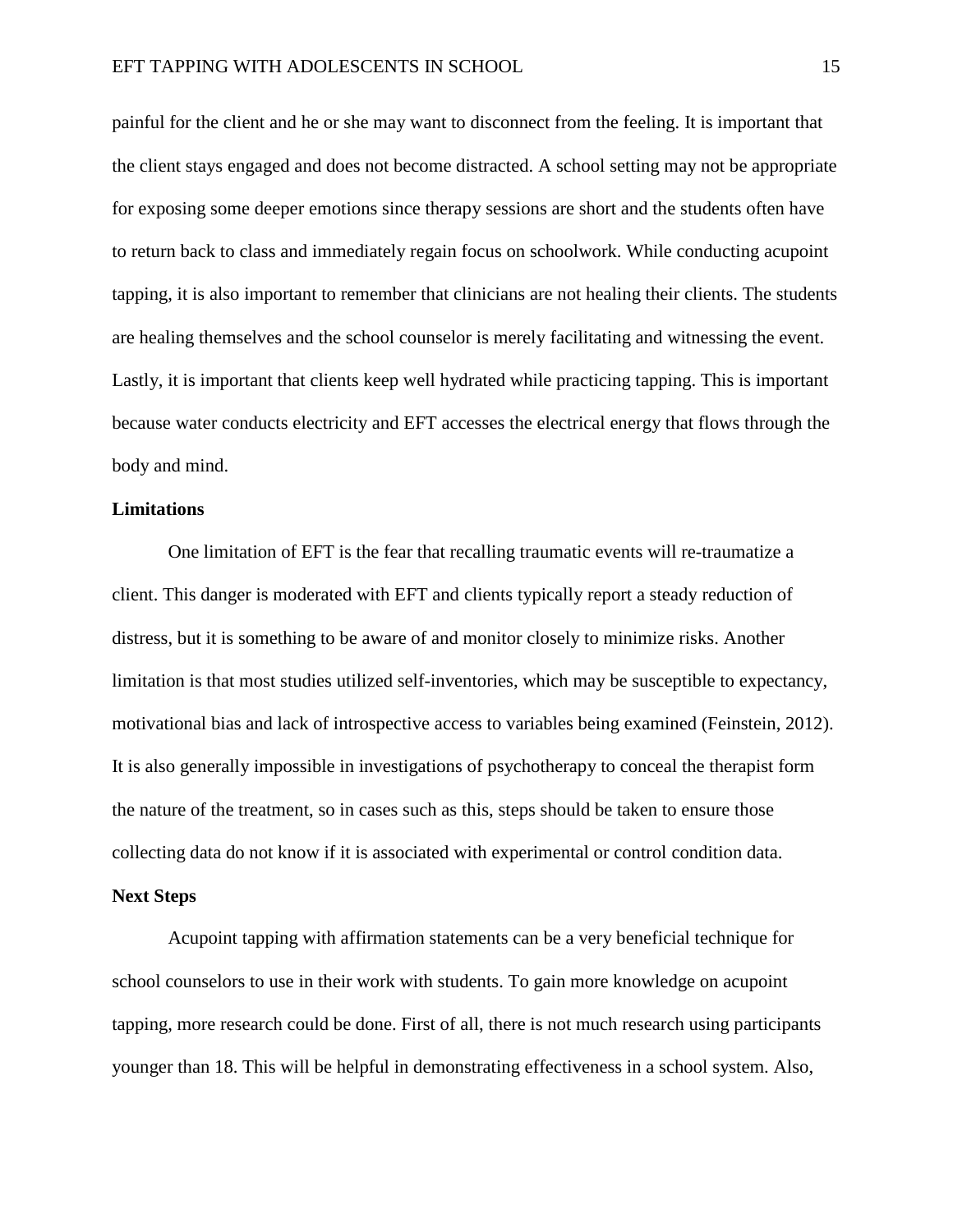most of the current literature consists of studies using client self-report. In a school, it would be interesting to see how behaviors and emotions are controlled in the classroom through reports from the teachers. More research could also be done addressing the use of acupoint tapping in conjunction with traditional methods and at what stage of therapy should tapping be implemented?

## **Conclusion**

Tapping in an energy psychology method that combines psychological exposure with the stimulation of acupuncture points (acupoints). A review of current evidence revealed that EFT and acupoint tapping with self-affirmation statements could produce desirable changes using emotions. Independent research teams have found that acupoint stimulation has met American Psychological Association (APA) criteria to be considered a well-established treatment for phobias and text anxiety and a probably efficacious treatment for PTSD and public speaking anxiety. This technique can be used to reduce social and emotional problems that may arise in school. Through this process, the student will be able to maintain focus during the school day and therefore learn more effectively and develop confidence in his or her ability to control strong emotions.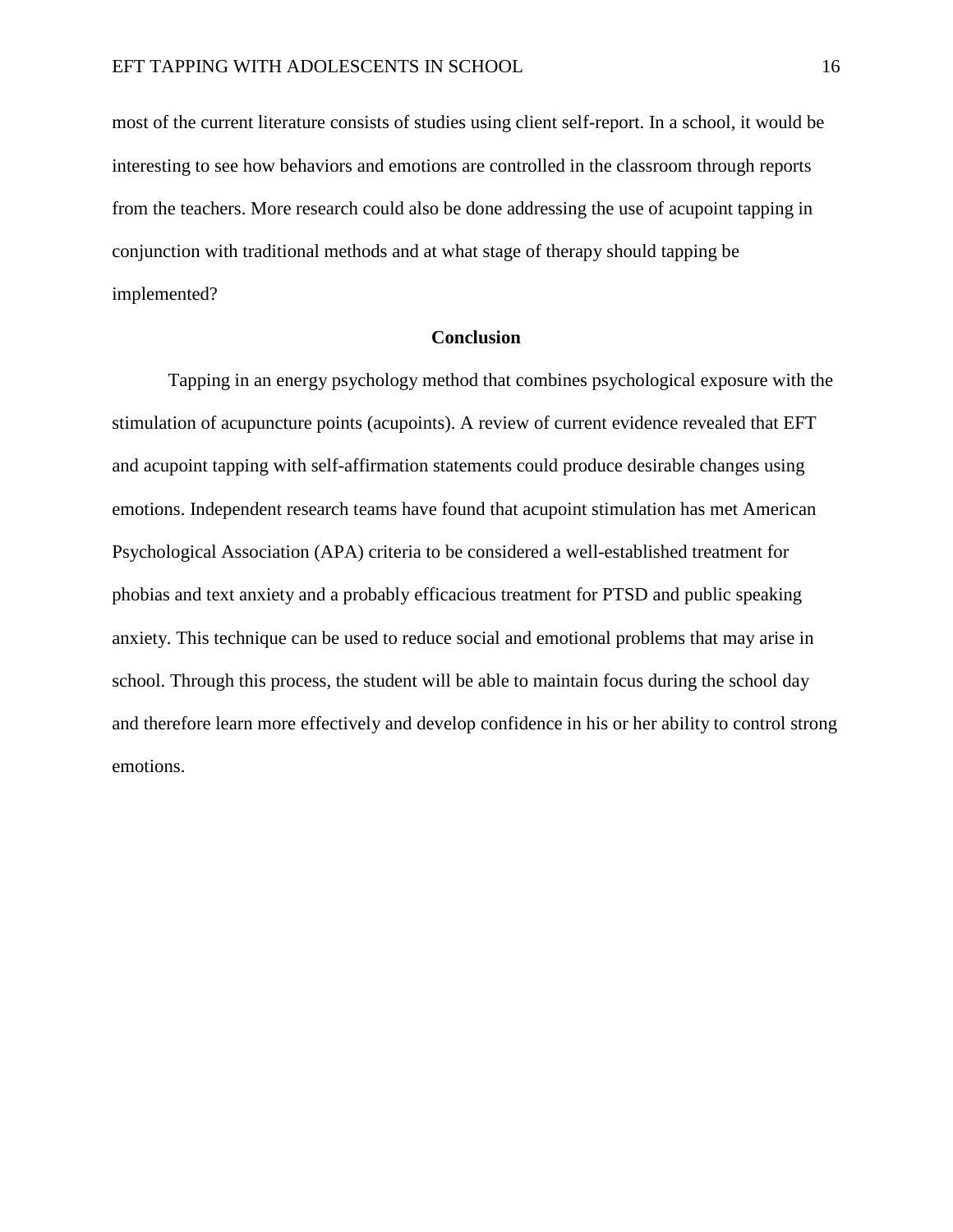## References

- Aspy, C. B., Vesely, S. K., Oman, R. F., Tolma, E., Rodine, S., Marshall, L., & Fluhr, J. (2012). School-related assets and youth risk behaviors: Alcohol consumption and sexual activity. *Journal of School Health*, *82*(1), 3-10.
- Church, D. (2010). The treatment of combat trauma in veterans using EFT (Emotional Freedom Techniques): A pilot protocol. *Traumatology: An International Journal*, *16*(1), 55-65.
- Church, D., Piña, O., Reategui, C., & Brooks, A. (2012). Single-session reduction of the intensity of traumatic memories in abused adolescents after EFT: A randomized controlled pilot study. *Traumatology: An International Journal*, *18*(3), 73-79.
- Craig, G. (2011). *The EFT manual*. Elite Books.
- Durlak, J. A., Weissberg, R. P., Dymnicki, A. B., Taylor, R. D., & Schellinger, K. B. (2011). The impact of enhancing students' social and emotional learning: A meta-analysis of schoolbased universal interventions. *Child Development, 82*(1), 405-432.
- Feinstein, D. (2012). Acupoint stimulation in treating psychological disorders: Evidence of efficacy. *Review of General Psychology*, *16*(4), 364-380.
- Flanagan, C. M. (2010). The case for needs in psychotherapy. *Journal of Psychotherapy Integration, 20*(1), 1–36.
- Fox, L. (2013). Is acupoint tapping an active ingredient or an inert placebo in Emotional Freedom Techniques (EFT)? A randomized controlled dismantling study. *Energy Psychology, 5*(2), 15-28.
- Garnefski, N., & Diekstra, R. F. (1996). Perceived social support from family, school, and peers: Relationship with emotional and behavioral problems among adolescents. *Journal of the American Academy of Child & Adolescent Psychiatry, 35*(12), 1657-1664.